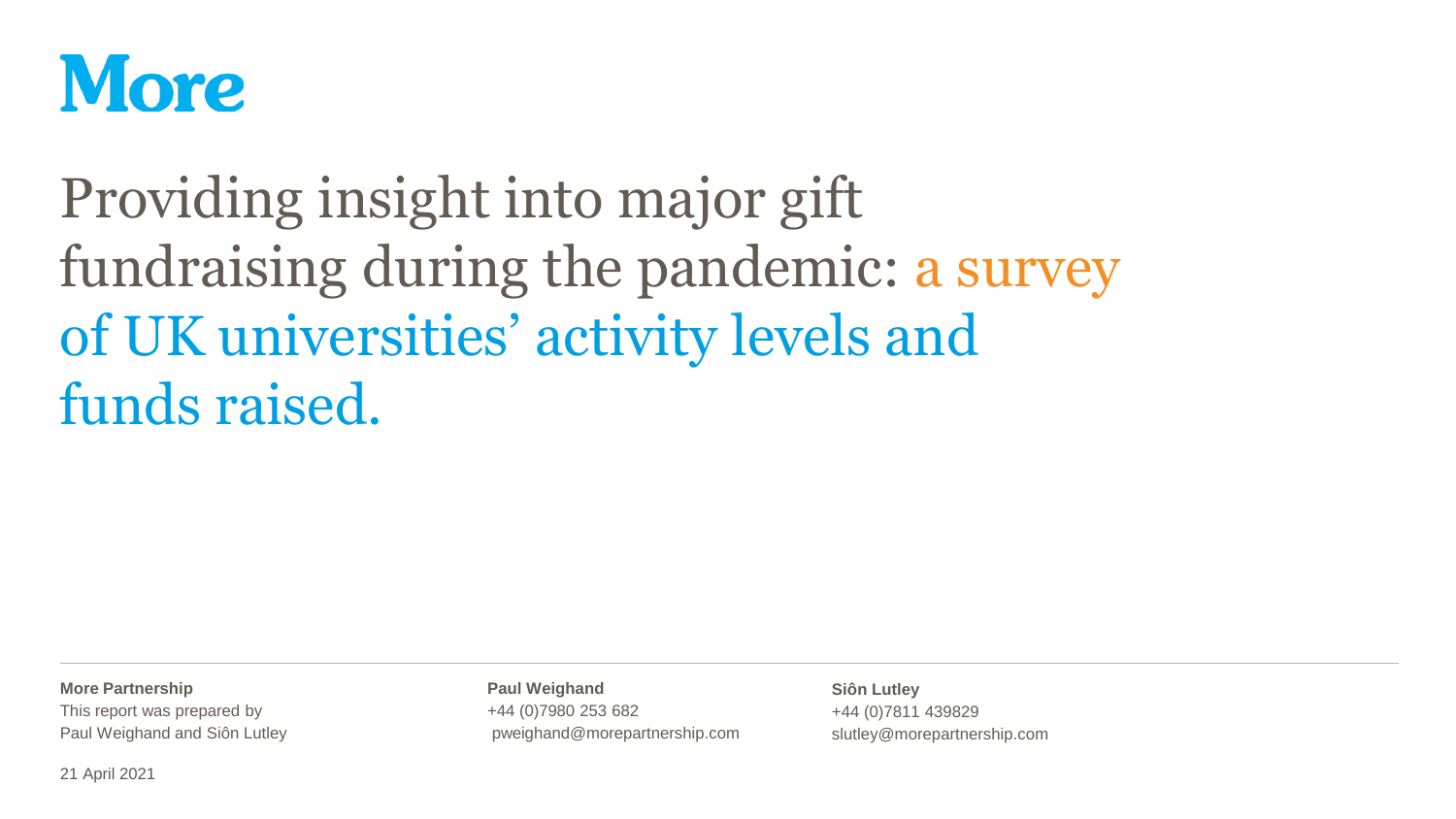*"Fundraisers were initially reluctant to be proactive, assuming people wouldn't be interested in giving. But this changed over time as it became clear that donors wanted to operate as they would have done before wherever possible."*

**UK University**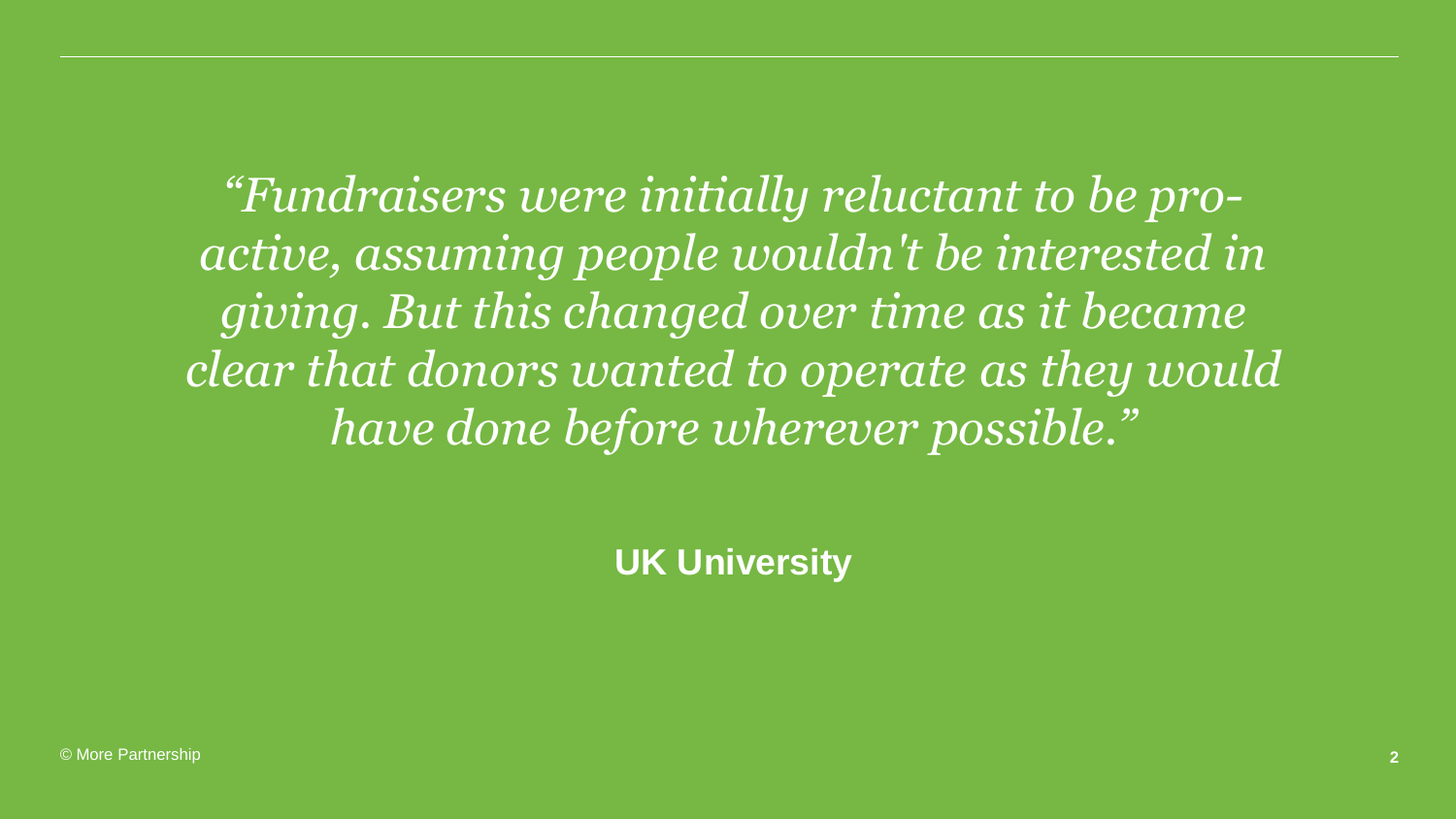#### **More's Survey into major gift fundraising activity during the pandemic**

In 2020, the Covid-19 pandemic disrupted life as we knew it. However, philanthropy did not stop and neither did fundraising activity. More Partnership undertook a survey of UK universities and Oxbridge Colleges to understand the impact of the pandemic on major gift activity.

10 universities and four Oxbridge colleges submitted data with two more colleges submitting qualitative feedback. For the purposes of our analysis and reporting we divided these participants into three groups. Group A; Group B and Group C.

- **Group A (Golden Triangle universities)** University of Cambridge (Central University Team only), Imperial College, LSE and UCL.
- **Group B (Other UK universities)** Universities of Birmingham, Bristol, Cardiff, Exeter, Glasgow and Sussex.
- **Group C (Oxbridge Colleges)** Emmanuel, Pembroke and St Catharine's, Cambridge and Trinity, Oxford with qualitative responses from Queens' College Cambridge and St Anne's College Oxford.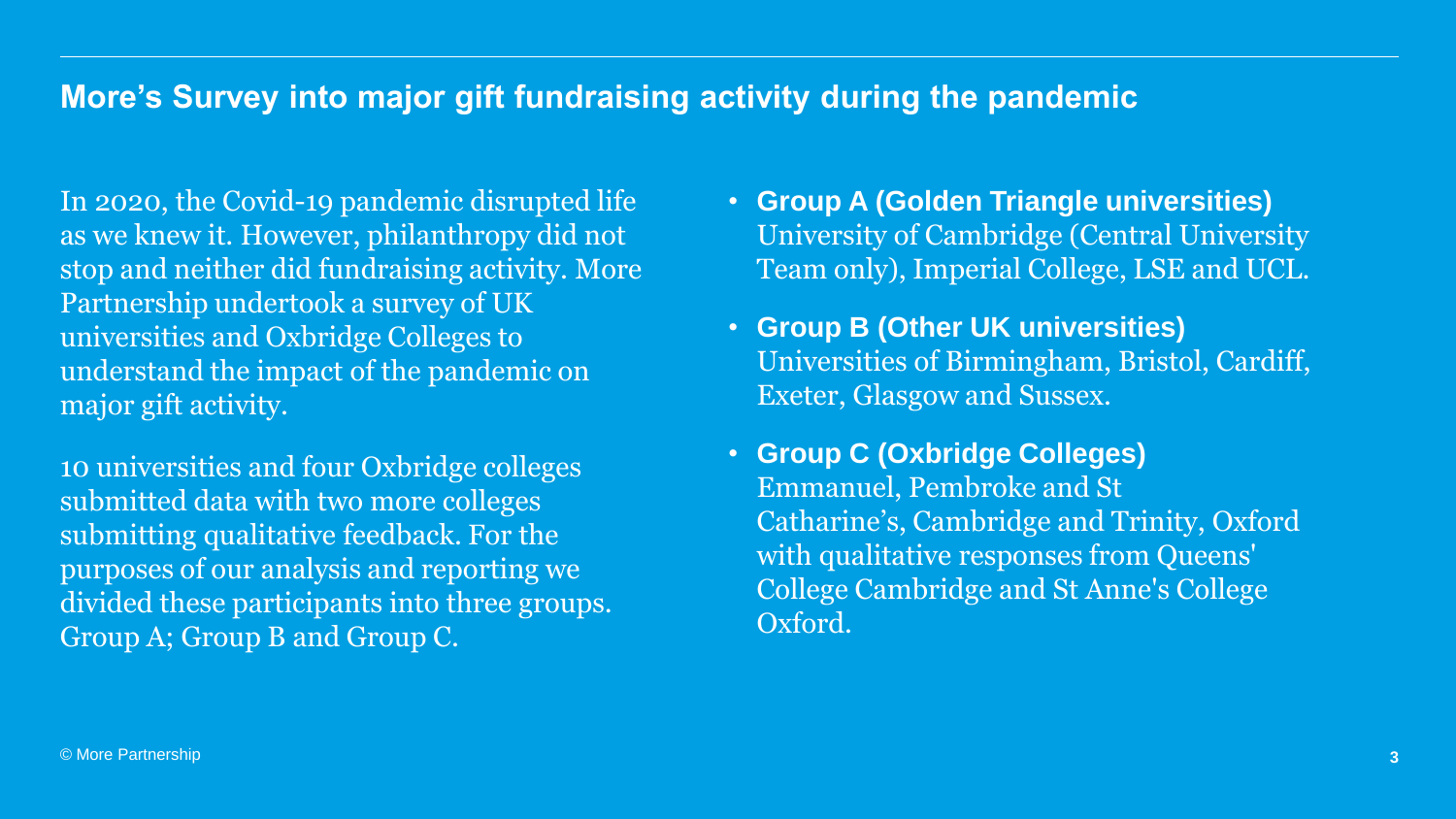#### **Executive Summary**

- 1. There was an initial slowdown or "shock" at the outset of the pandemic in March 2020. This was most obviously seen in the falls in major gift meetings requested and held. The extent of this decline varied significantly, with virtually no decline for some institutions (for example only an 8% fall in requests with a corresponding 2% fall in meetings) while others saw meeting numbers decline by up to 92% and 85% respectively.
- 2. Overall, comparing the 12 months pre-pandemic with the seven months post-pandemic, there was an average fall in major gift meeting activity of 40% (from 6.0 to 3.4 monthly meetings per FTE major gift fundraiser). The number of discovery meetings held fell by an even greater amount as the focus of attention shifted almost entirely to existing relationships and donors – which is understandable.
- 3. Major gift ask levels and ask success rates were much more robust, however, with increasing numbers of asks in the largest institutions outweighing a slowdown among Oxbridge colleges. In fact, there were more successful asks during Apr-Sept 2020 than Apr-Sept 2019. Bizarrely, during both periods there were more successful asks than asks, possibly due to the lag effect of timing of response vs. ask.
- 4. The sporadic nature of principal gifts make comparison on income levels more difficult, but there seems to have been a 22% fall in major gift commitments post-pandemic with 'Group B' universities hardest hit (down 45% compared to 13% and 19% for Oxbridge colleges and Group A respectively).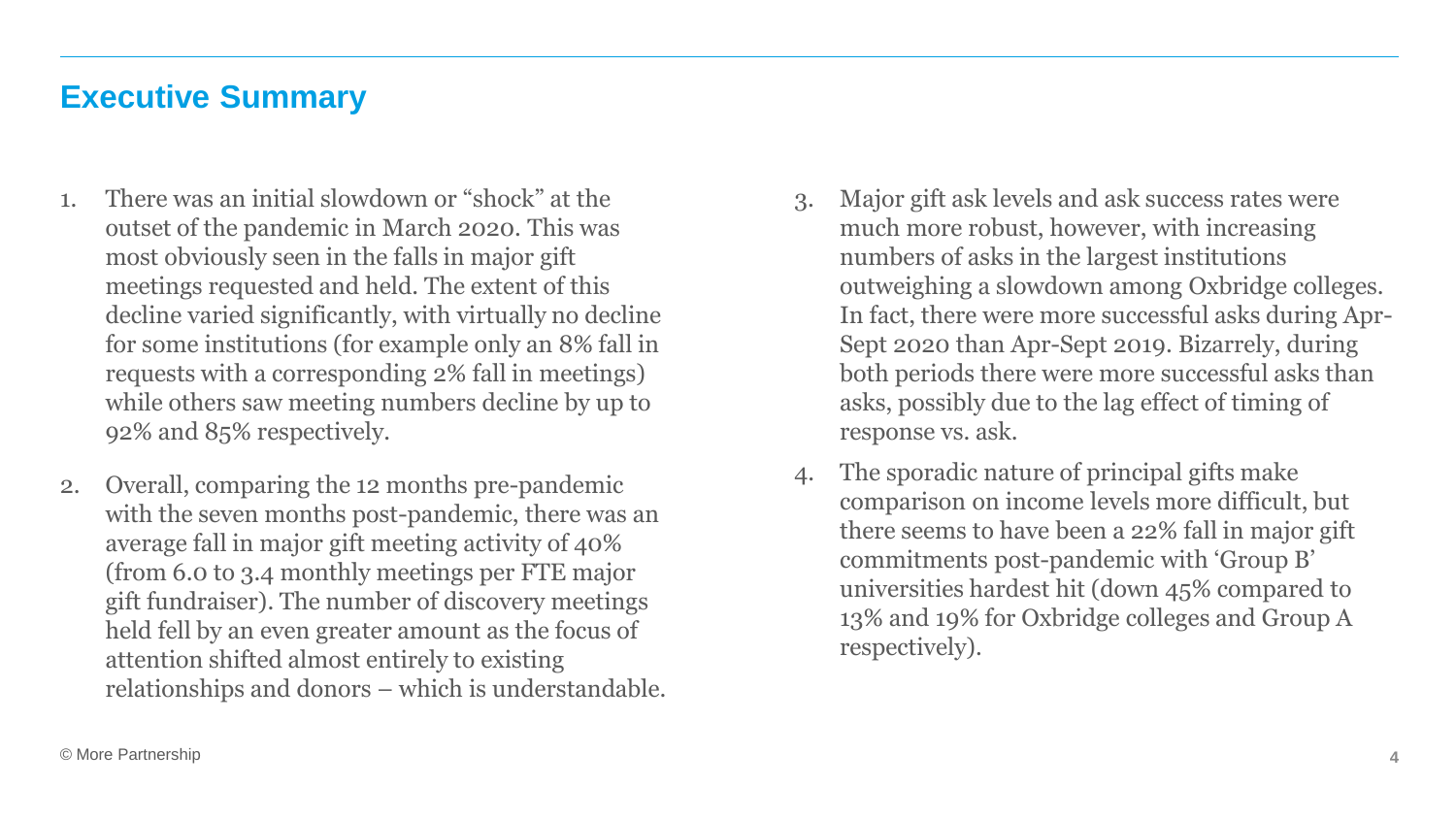#### **Executive Summary**

- 5. Qualitative feedback has reinforced data showing that all institutions adapted to, even embraced, the virtual world. Major gift programmes adapted and innovated - whether developing new digital communications, shifting existing content online or developing bespoke ways to engage with donors and use senior leaders in the cultivation process.
- 6. Fundraisers put a renewed and welcome focus on stewarding and resoliciting donors. These existing donors and supporters were more receptive although, over time, institutions' reach and ambition has increased not just to a more global audience but thematically, with an increased variety of format and channel.

7. However, key challenges remain in how best to engage newer prospective donors and how to deepen relationships more generally in the virtual world when face-to-face interaction, campus visits and the ability to see projects first-hand continues to be restricted.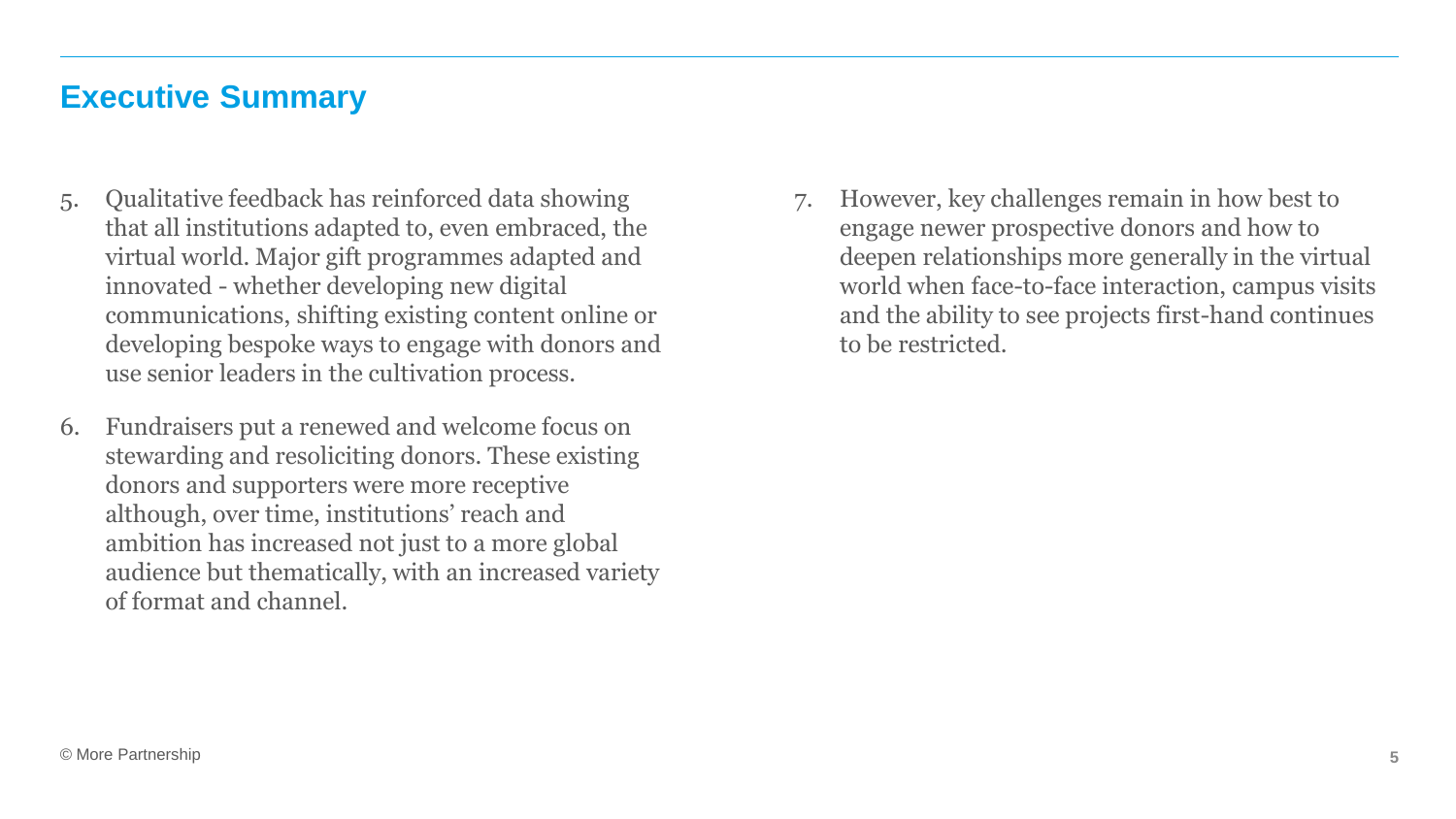#### **Data sought and analysed in this survey**

- This survey, prepared and analysed by More's Insight team was designed to provide insight into month-by-month major gift activity and performance over an 18-month period, allowing comparison of 2020 against figures for 2019.
- Data in this report is shown in three-monthly quarters from Q1 (Apr-Jun 2019) to Q6 (July-Sept 2020).
- The survey sought data relating to major gift activity including meetings requested and held, asks made and successful, and funds raised.
- We sought comments on the impact of the pandemic and lockdown to provide some context and qualitative information to back up the data.
- Although intended to be as simple as possible, as with any survey, we acknowledge that there may be differences in how different institutions record data.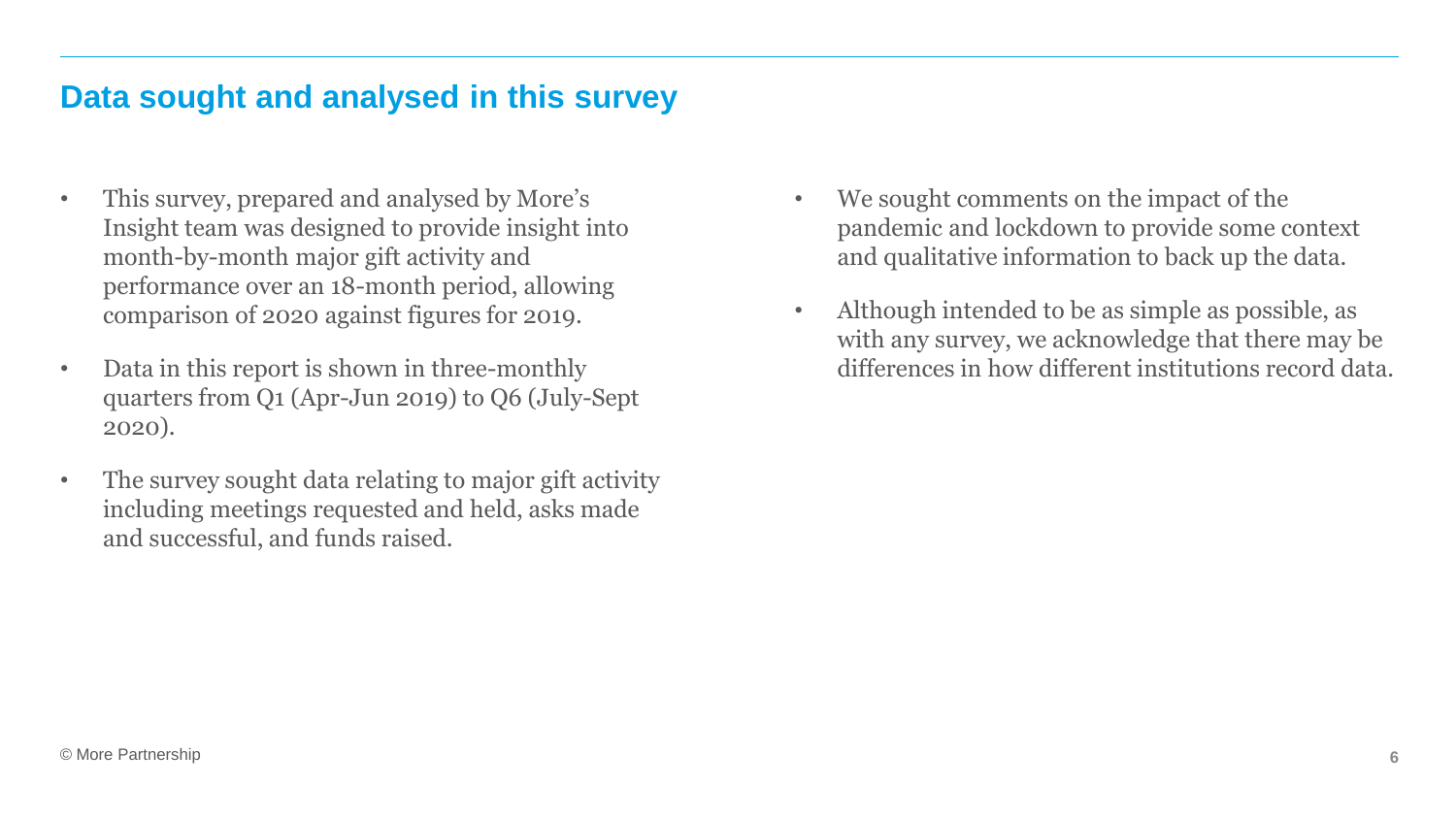# **Key Findings**

- 1. Major gift meeting activity
- 2. Discovery meeting activity
- 3. Asking for major gifts
- 4. Major gift ask success rate
- 5. Value of major gifts raised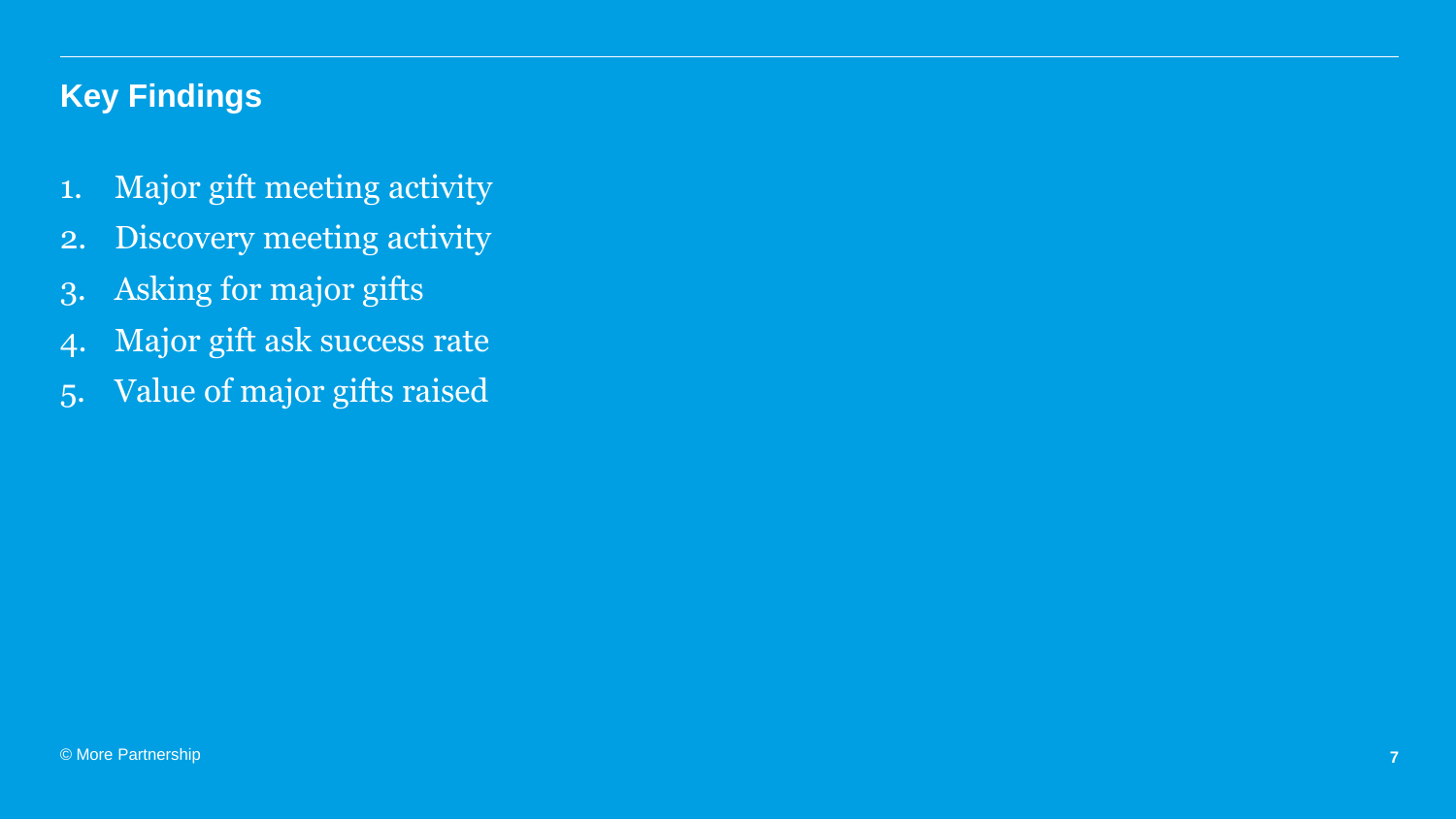# **1. Major gifts meeting activity**

**Meeting activity fell significantly postpandemic but had started to rebound by Q6.**

- Meeting activity reduced in the three months April to June 2020, down 54% on previous year.
- Signs of recovery from July onwards for the largest programmes. Overall activity in Q6 was 26% lower than in Q2.



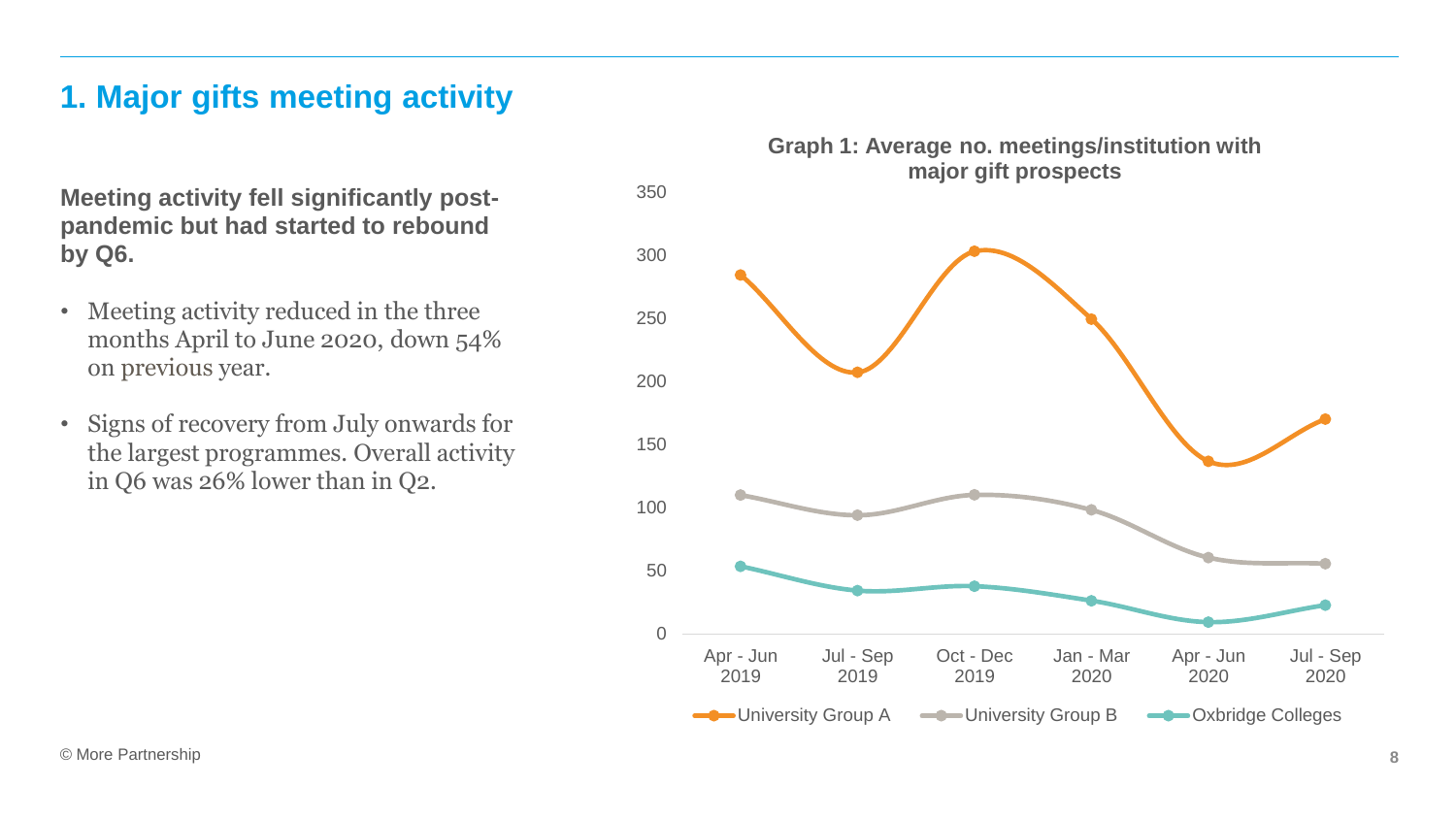#### **2. Discovery meetings**

**There was a sharp decline across all institutions in the number of discovery meetings.**

- Discovery activity was even more significantly down in the three months April to June 2020 - down 71% on previous year.
- Although there were signs of recovery from July this was much more limited.

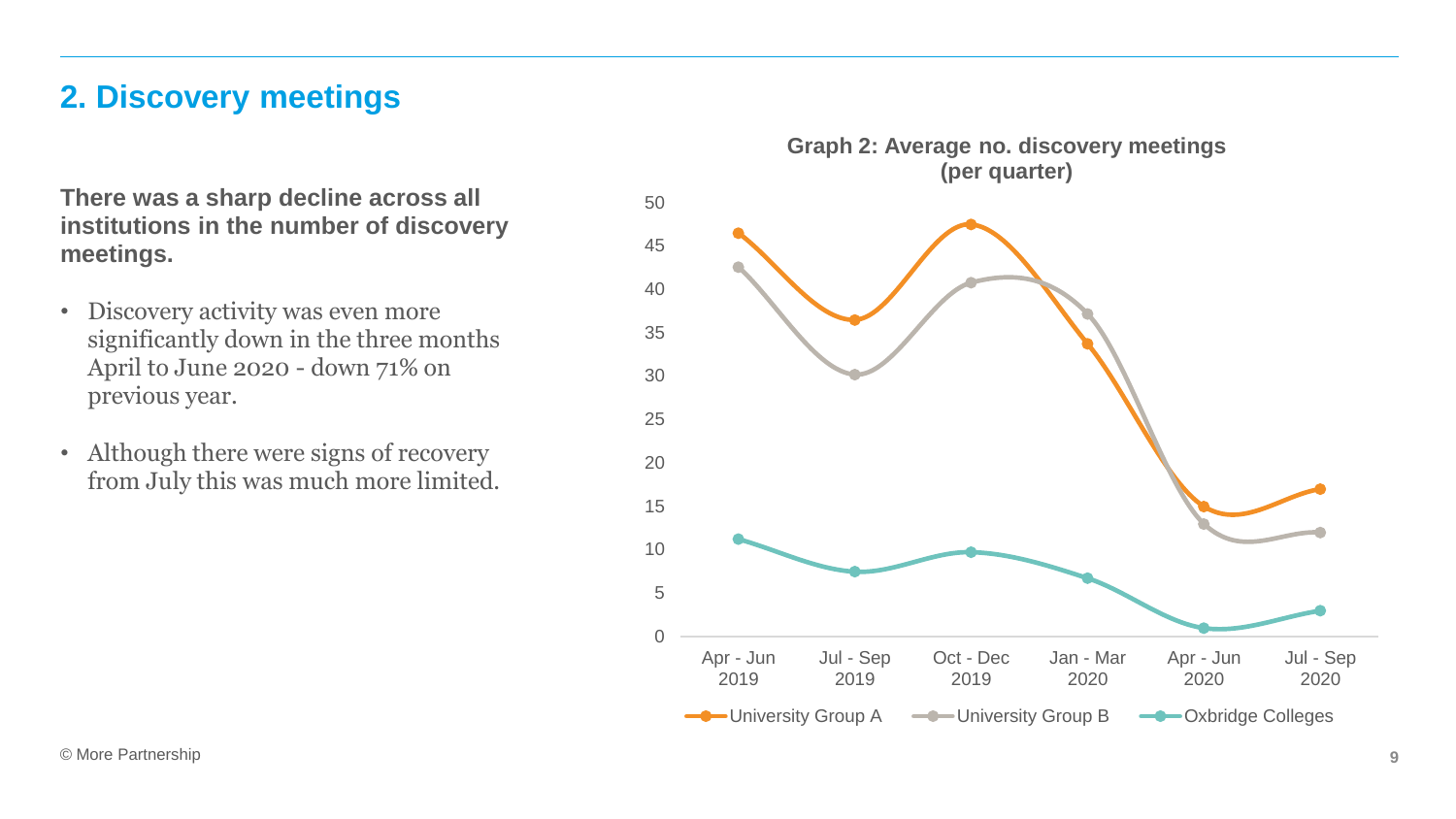# **3. Asking for major gifts**

**Asking continued during lockdown and increased in larger programmes.**

- Asking was seemingly unaffected by the pandemic and lockdown, except in Oxbridge colleges where there was a significant fall.
- Group A saw a 70% increase in Apr-Sept 2020 compared to Apr-Sept 2019 whereas Group B was static.

 $\Omega$ 10 20 30 40 50 60 Apr - Jun 2019 Jul - Sep 2019 Oct - Dec 2019 Jan - Mar 2020 Apr - Jun 2020 Jul - Sep 2020 **Graph 3: Asks made and proposals submitted (per quarter)** University Group A ——University Group B ——Oxbridge Colleges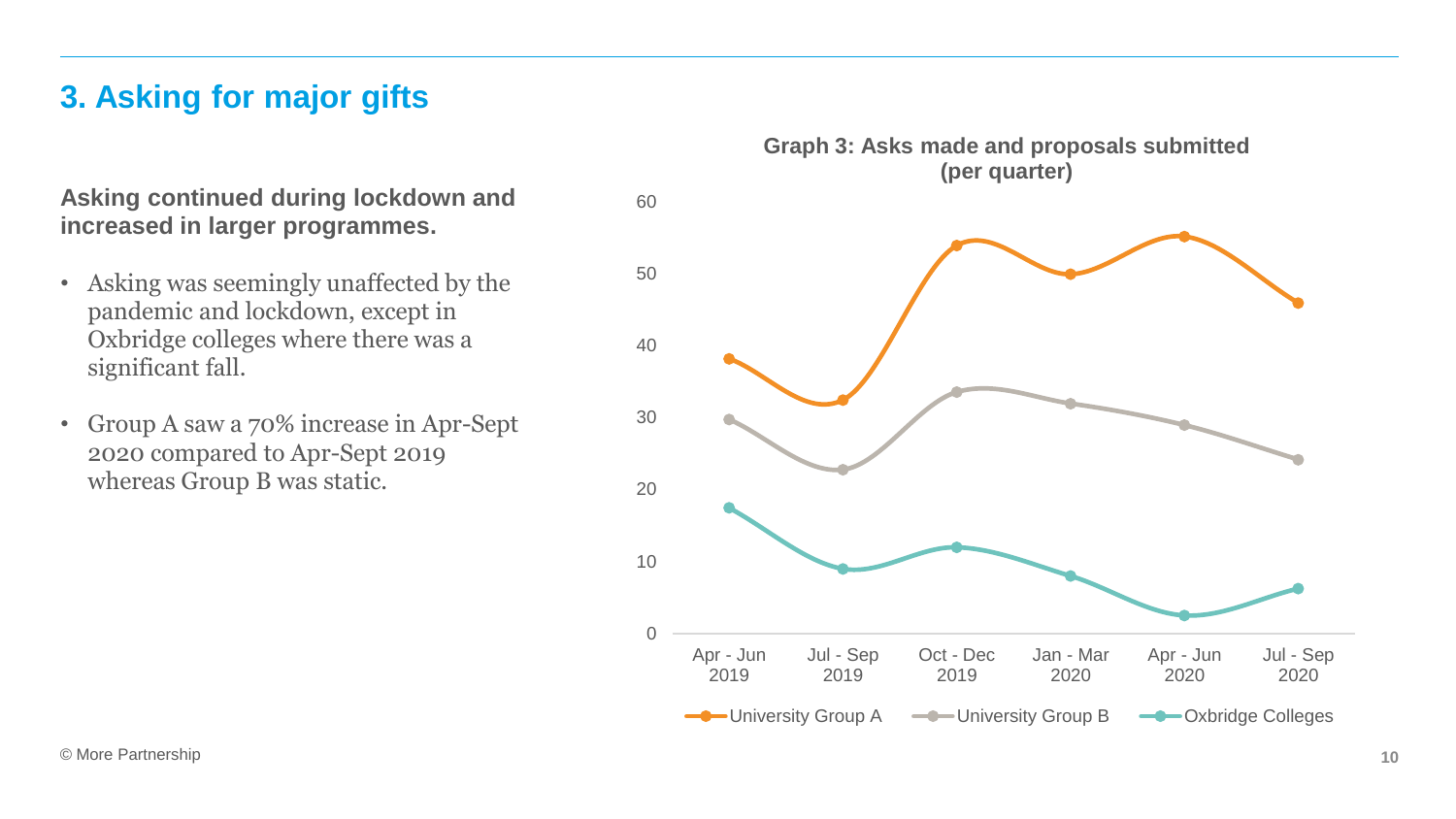#### **4. Major gift ask success rate**

**Ask success rate again increased in larger programmes.**

- When it comes to both ask volume and success rate, the gap between the largest institutions and the rest has grown over the 18-month period shown.
- Oxbridge Colleges' activity was hit much more by the pandemic's arrival.

**Graph 4: Successful asks/gifts closed (mean average for each group)**

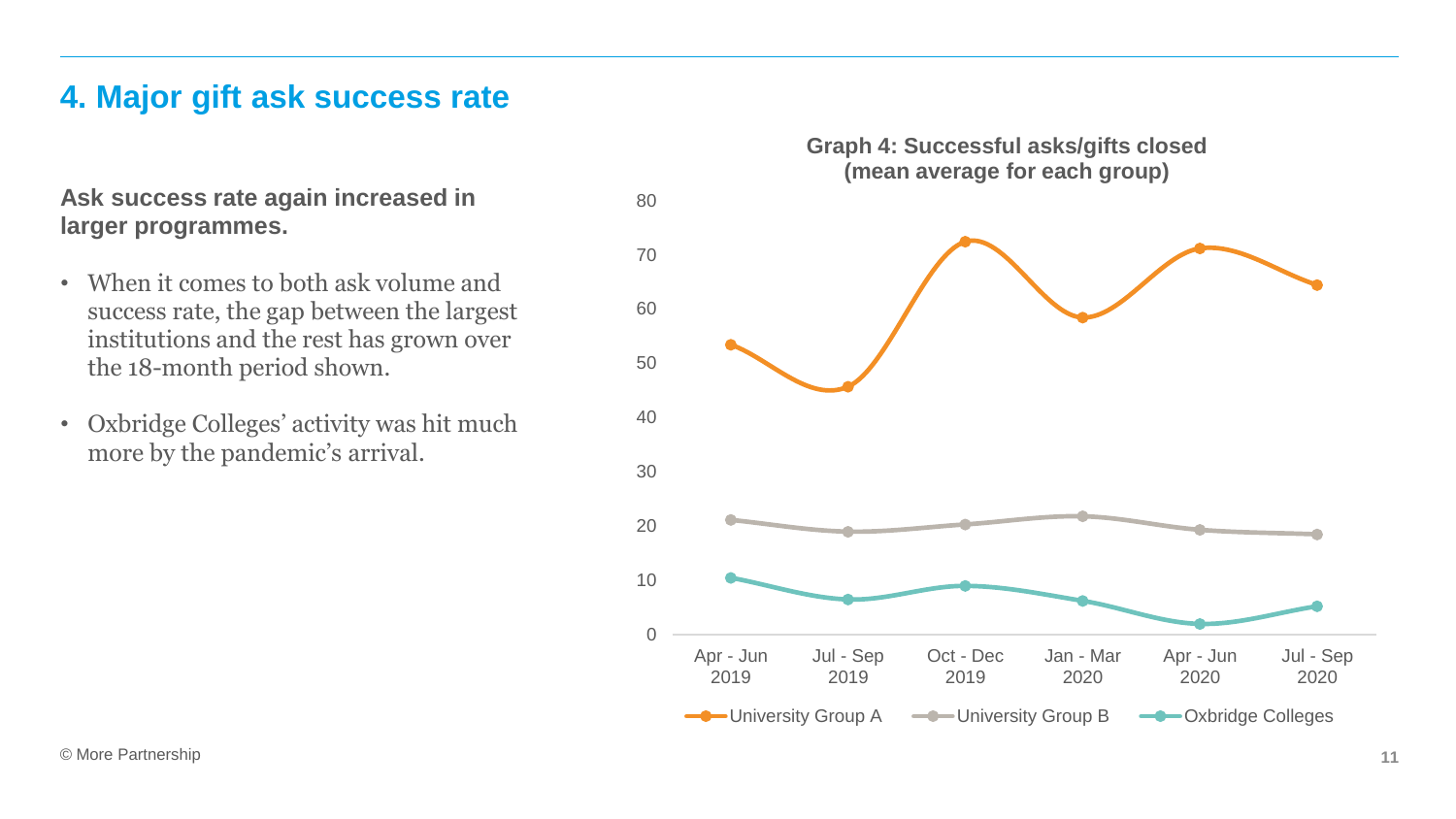#### **5. Value of major gifts raised**

**A typically volatile pattern of gift value with no obvious lockdown effect.**

- The very largest gifts tend to have significant impact on these numbers.
- Overall gift value reduced across each group between 2019 and 2020 when comparing the six-month period (April-September) in both years.

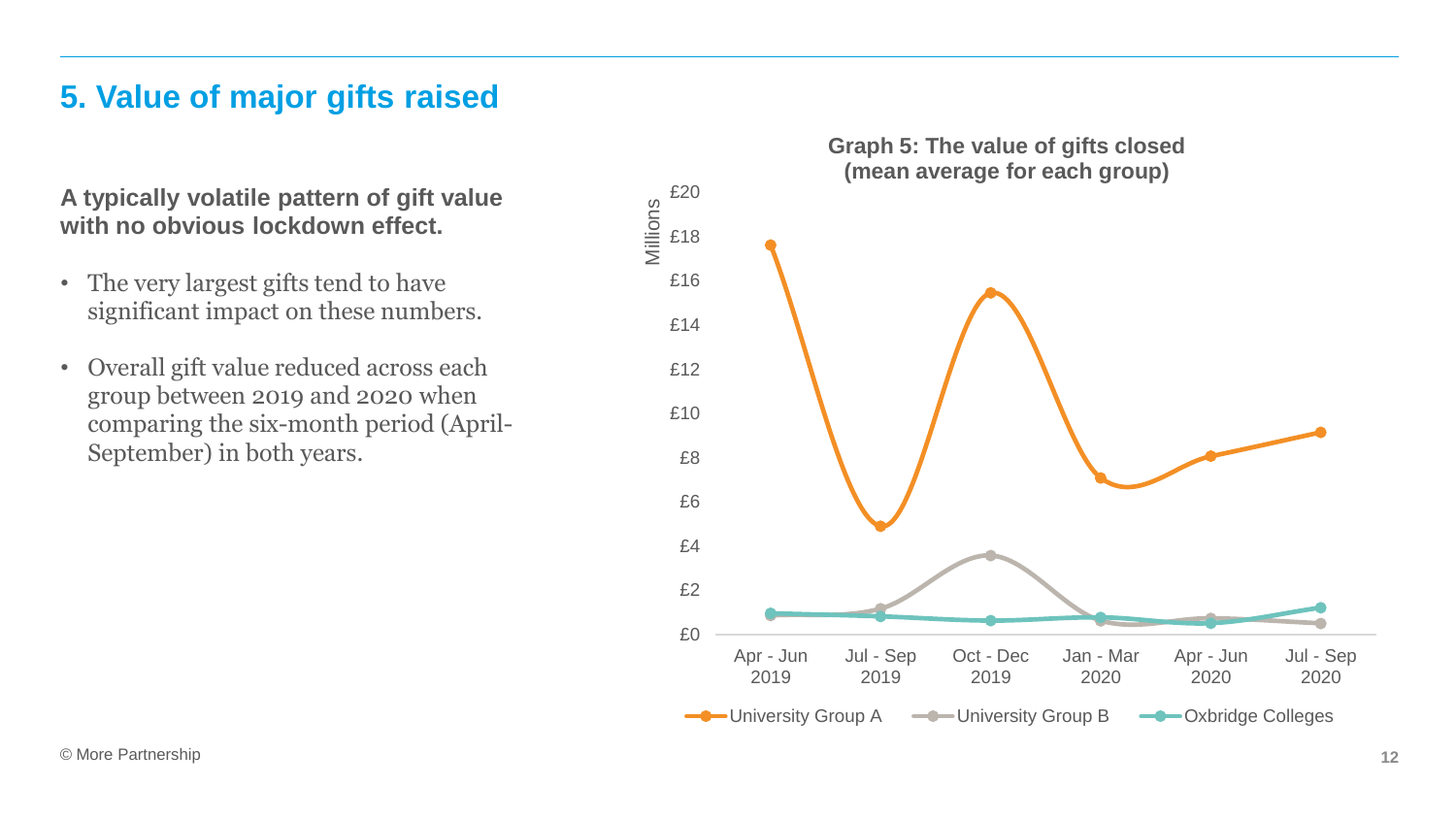# **In closing – what we heard from participants…**

*"The initial impact of the pandemic and the move to working remotely had a detrimental impact on engagement."* 

*"There's been a distinct lack of development of and engagement with new prospects."* 

*"Existing major donors are sympathetic to our position and are responding well to extra-close stewardship at present."*

*"Overall I would say it has made contact easier but deep engagement harder."*